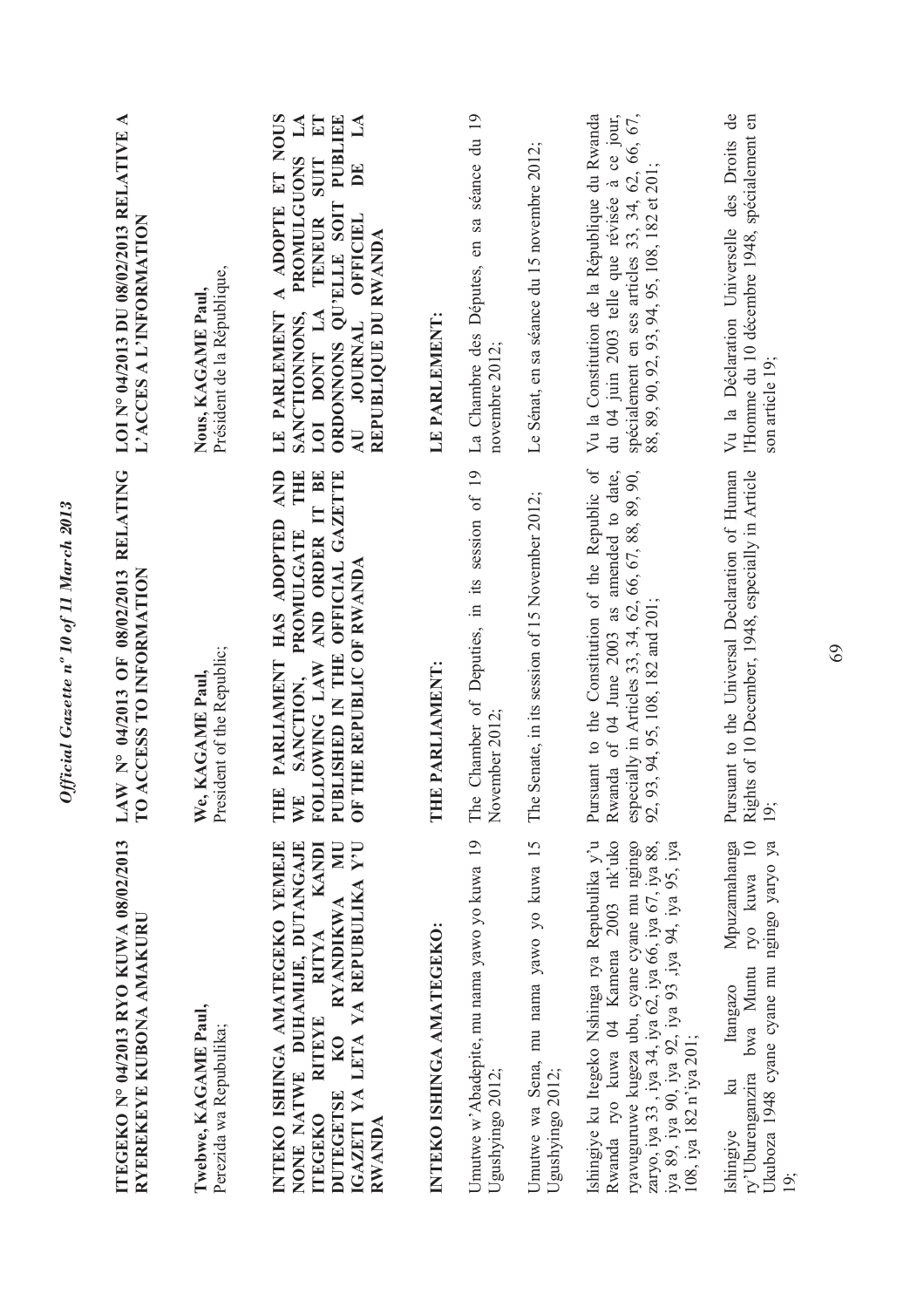| by'Imbonezamubano no mu bya Politiki nk'uko<br>16 Ukuboza 1966 yerekeye Uburenganzira mu<br>yemejwe n'Itegeko- teka nº 08/75 ryo ku wa<br>Ishingiye ku Masezerano Mpuzamahanga yo ku wa<br>12/02/1975, cyane cyane mu ngingo yayo ya 19; | $\delta$<br>Pursuant to the International Covenant of 16<br>December 1966 on Civil and Political Rights as<br>08/75<br>ratified by the Decree-Law $n^{\circ}$<br>12/02/1975, especially in Article 19; | Vu le Pacte International du 16 décembre 1966<br>sur les Droits Civils et Politiques, telle que ratifié<br>par le Décret-loi n° 08/75 du 12/02/1975<br>spécialement en son article 19; |
|------------------------------------------------------------------------------------------------------------------------------------------------------------------------------------------------------------------------------------------|--------------------------------------------------------------------------------------------------------------------------------------------------------------------------------------------------------|----------------------------------------------------------------------------------------------------------------------------------------------------------------------------------------|
| Uburenganzira bwa Muntu n'ubw'Abaturage yo ku<br>Ishingiye ku Masezerano Nyafurika yerekeye<br>wa 27 Kamena 1981 nk'uko yemejwe n'Itegeko n°<br>10/1983 ryo ku wa 01/07/1983, cyane cyane mu<br>ngingo yayo ya 9;                        | Peoples' Rights of 27 June 1981 as ratified by Law<br>Pursuant to the African Charter on Human and<br>10/1983 of 01/07/1983, especially in Article 9;<br>$n^{\circ}$                                   | que ratifiée par la Loi nº 10/1983 du 01/07/1983,<br>Vu la Charte Africaine sur les Droits de<br>l'Homme et des Peuples du 27 juin 1981 telle<br>spécialement en son article 9;        |
| YEMEJE:                                                                                                                                                                                                                                  | <b>OPTS:</b><br>Ę                                                                                                                                                                                      | <b>ADOPTE:</b>                                                                                                                                                                         |
| <b>INGINGO</b><br><b>MBERE:</b><br>WA<br><b>RUSANGE</b><br><b>UMUTWE</b>                                                                                                                                                                 | <b>APTER ONE: GENERAL PROVISIONS</b><br>티                                                                                                                                                              | <b>DISPOSITIONS</b><br><b>PREMIER:</b><br>GENERALES<br><b>CHAPITRE</b>                                                                                                                 |
| Ingingo ya mbere: Icyo iri tegeko rigamije                                                                                                                                                                                               | <b>Article One: Purpose of this Law</b>                                                                                                                                                                | Article premier: Objet de la présente loi                                                                                                                                              |
| abaturage<br>n'abanyamakuru babona amakuru yo mu nzego za<br>gutuma<br>Leta no mu nzego zimwe z'abikorera.<br>rigamije<br>tegeko<br>$\mathbf{H}$                                                                                         | is Law shall enable the public and journalists to<br>access information possessed by public organs and<br>some private bodies.<br>Ë                                                                    | journalistes d'accéder à l'information détenue par<br>aux<br>les organes publics et certains organes privés.<br>$\sigma$<br>La présente loi permet au public                           |
| Iri tegeko rishyiraho kandi inzira n'uburyo biteza<br>imbere itangazwa n'ikwirakwizwa ry'amakuru.                                                                                                                                        | and<br>and<br>This Law shall also establish modalities<br>publication<br>procedures to promote the<br>dissemination of information                                                                     | La présente loi établit également le système et le<br>processus de promotion de la publication et de la<br>diffusion de l'information.                                                 |
| Ingingo ya 2: Ibisobanuro by'amagambo                                                                                                                                                                                                    | <b>Article 2: Definitions of terms</b>                                                                                                                                                                 | <b>Article 2: Définitions des termes</b>                                                                                                                                               |
| afite<br>akurikira<br>amagambo<br>ibisobanuro bikurikira:<br>tegeko<br>Muri in                                                                                                                                                           | this Law, the following terms shall have the<br>lowing meanings:<br>foll<br>$\mathbb{H}$                                                                                                               | Dans la présente loi les termes suivants ont des<br>significations suivantes:                                                                                                          |
| amakuru: ibyakozwe, ibigamijwe gukorwa<br>raporo,<br>muri<br>bikubiye<br>n'ibyavuzwe<br>$\frac{1}{1}$                                                                                                                                    | information: facts, things intended to be<br>done, speeches held in reports, documents<br>$\frac{1}{1}$                                                                                                | discours contenus dans les rapports, les<br>1° information: faits réalisés, faits à réaliser et                                                                                        |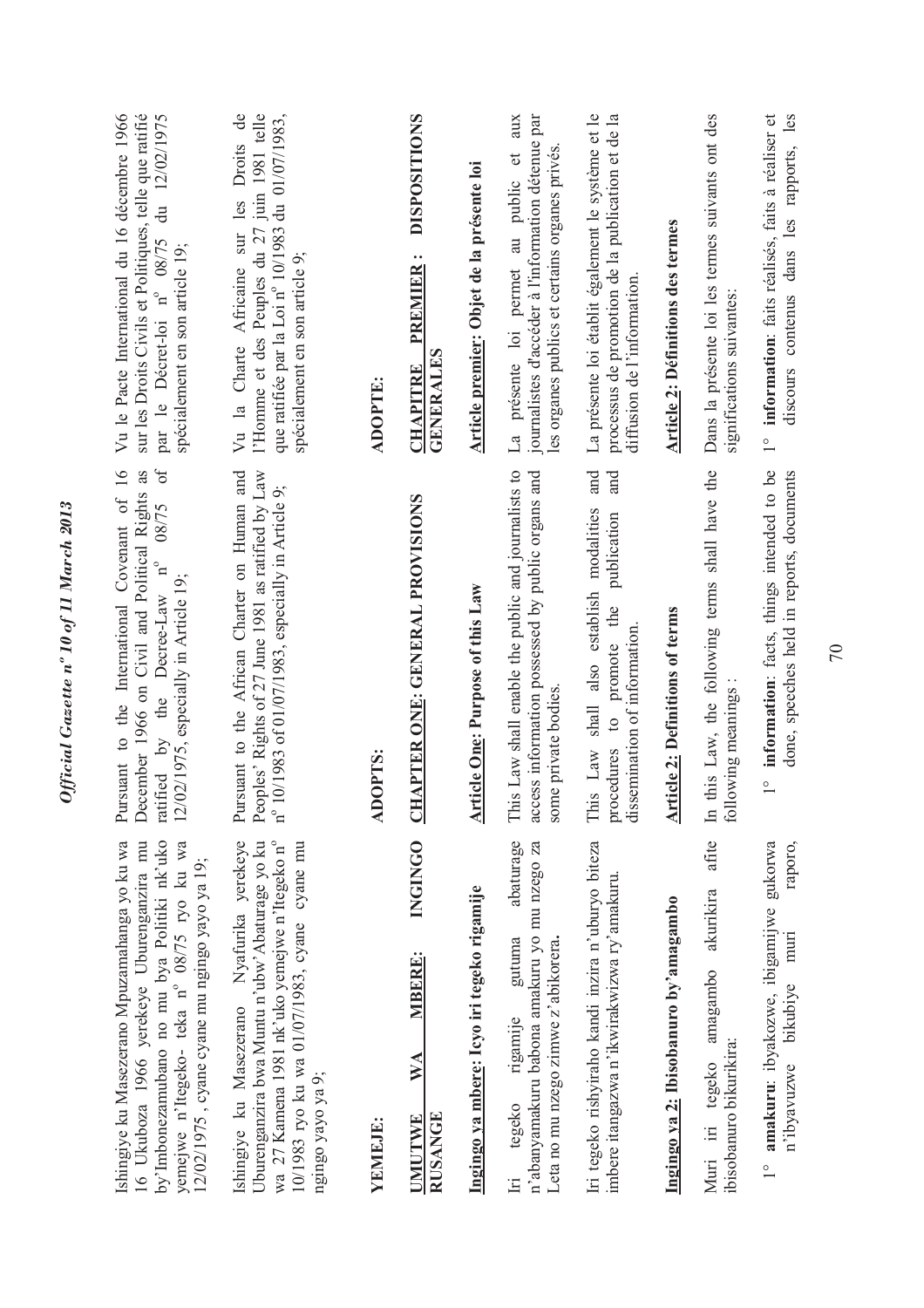| e-mail,<br>circulaires, arrêtés et décisions, plans de<br>opinions, conseils, communiqués de presse,<br>toutes sortes de données à caractère d'intérêt<br>général, tenues dans n'importe quelle forme<br>par un organe public et certains organes<br>travail, contrats, journaux, échantillons et<br>documents publicitaires, photos,<br>privés;                                            | accès à l'information: demander, recevoir,<br>examiner<br>de<br>échantillon,<br>et utiliser l'information<br>manière qui n'est pas contraire à la loi;<br>$\mathfrak{m}$<br>comprendre,<br>prendre<br>attentivement,<br>photocopier<br>regarder,<br>$\overset{\circ}{\sim}$ | Ministre: Ministre ayant l'information dans<br>ses attributions;<br>30<br>$\sigma$ | organe privé: organe qui n'est pas public,<br>mais menant toute sorte d'activité en relation<br>avec l'intérêt général ou avec les droits et<br>libertés de la personne<br>$\frac{1}{4}$     | organe public: entité administrative établie<br>par la Constitution ou par toutes autres lois<br>ou tout organe utilisant les fonds provenant<br>du budget de l'Etat ou des recettes fiscales<br>conformément à la loi;<br>$\mathcal{S}^{\circ}$<br>entity                                                 | agent chargé de l'information: personne<br>nommée ou désignée dans un organe public<br>ou privé chargé de fournir l'information et de<br>$\delta^{\circ}$ |
|---------------------------------------------------------------------------------------------------------------------------------------------------------------------------------------------------------------------------------------------------------------------------------------------------------------------------------------------------------------------------------------------|-----------------------------------------------------------------------------------------------------------------------------------------------------------------------------------------------------------------------------------------------------------------------------|------------------------------------------------------------------------------------|----------------------------------------------------------------------------------------------------------------------------------------------------------------------------------------------|------------------------------------------------------------------------------------------------------------------------------------------------------------------------------------------------------------------------------------------------------------------------------------------------------------|-----------------------------------------------------------------------------------------------------------------------------------------------------------|
| to be published, pictures, mails, opinions,<br>advice, press releases, circulars, orders,<br>any other material of public interests held<br>in any form by a public organ and certain<br>logbooks, contracts, papers, samples, and<br>organs of private bodies;                                                                                                                             | access to information: to request, receive,<br>look at, understand, peruse, take a sample<br>of, copy and use information in a way that<br>is not contrary to the Law;<br>$\overline{C}$                                                                                    | charge<br>$\equiv$<br>Minister<br>Minister: the<br>information;<br>$3^{\circ}$     | private body: a body that is not a public<br>organ but that carries any business in<br>relation to public interest, or to rights and<br>freedoms of people;<br>$\frac{6}{4}$                 | or any<br>money from the national budget or any<br>other Laws or any other organ that uses<br>money originating from tax revenues as<br>established by the Constitution<br>administrative<br>provided by the Law;<br>organ:<br>public<br>$5^{\circ}$                                                       | information officer: a person appointed or<br>designated by a public or private organ in<br>charge of providing information and to<br>$6^{\circ}$         |
| amashusho,<br>ibitekerezo,<br>yagenewe<br>amateka<br>n'ibyemezo, ibitabo bya gahunda z'akazi,<br>amasezerano, ibinyamakuru, ingero n'ibindi<br>bibitswe mu buryo ubwo ari bwo bwose<br>bigamije inyungu rusange, bifitwe n'inzego<br>za Leta na zimwe mu nzego z'abikorera;<br>amabwiriza,<br>z'amatangazo,<br>amatangazo<br>ubutumwakoranabuhanga,<br>abanyamakuru,<br>inyandiko<br>inama, | kuyasaba,<br>kuyafataho kopi, kuyafotora no kuyakoresha<br>kuyumva,<br>burambuye,<br>mu buryo butabangamiye amategeko;<br>kuyareba,<br>ku buryo<br>amakuru:<br>kuyashyikirizwa,<br>kuyasuzuma<br>kubona<br>$\overline{C}$                                                   | Minisitiri: Minisitiri ufite itangazamakuru<br>mu nshingano ze;<br>$3^{\circ}$     | Urwego rw'abikorera: Urwego rutari urwa<br>aho<br>gahurira n'inyungu rusange, cyangwa<br>uburenganzira n'ubwisanzure bwa muntu;<br>Leta rukora akazi ako ari ko kose gafite<br>$\frac{6}{4}$ | Urwego rwa Leta: urwego rw'ubutegetsi<br>bwa Leta rushyirwaho n'Itegeko Nshinga<br>urwo ari rwo rwose rukoresha amafaranga<br>cyangwa andi mategeko, cyangwa urwego<br>akomoka ku ngengo y'imari ya Leta<br>cyangwa se amafaranga aturuka ku mahoro<br>agenwa mu buryo bwemewe n'amategeko;<br>$5^{\circ}$ | umukozi ushinzwe amakuru: umuntu<br>washyizweho cyangwa wagenwe mu rwego<br>rwa Leta cyangwa urw'abikorera ushinzwe<br>$\delta^{\circ}$                   |

 $3^{\circ}$ 

 $\frac{6}{4}$ 

 $2^{\circ}$ 

 $5^{\circ}$ 

 $6^\circ$ 

*Official Gazette nº 10 of 11 March 2013*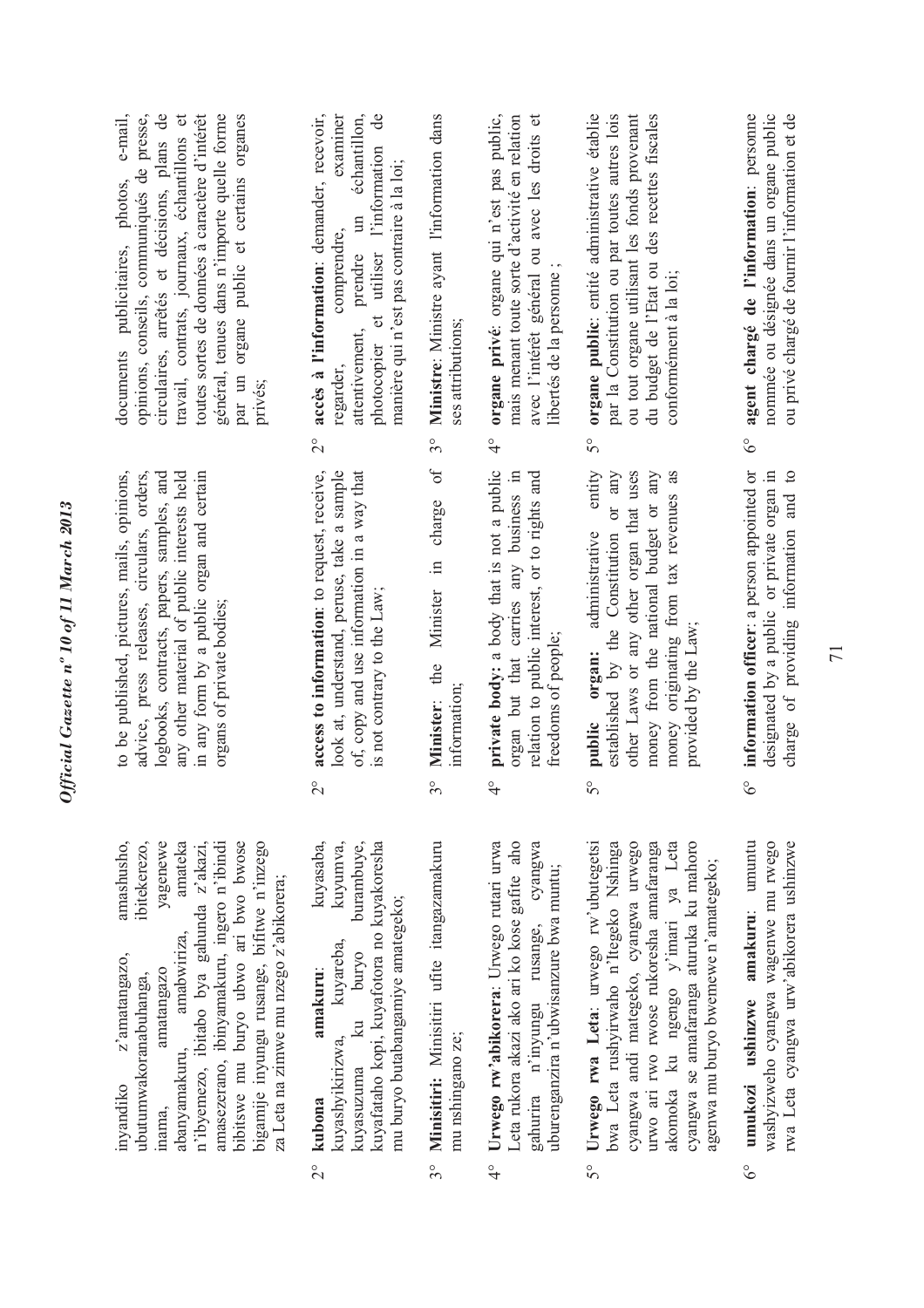| korohereza<br>$\overline{n}$<br>amakuru<br>abayakeneye<br>gutanga                                                                                                                                | facilitate those who need it.                                                                                                                                                           | faciliter l'accès à ceux qui en ont besoin.                                                                                                                                                                                          |
|--------------------------------------------------------------------------------------------------------------------------------------------------------------------------------------------------|-----------------------------------------------------------------------------------------------------------------------------------------------------------------------------------------|--------------------------------------------------------------------------------------------------------------------------------------------------------------------------------------------------------------------------------------|
| UMUTWE WA II: UBURENGANZIRA KU<br>MAKURU                                                                                                                                                         | <b>CHAPTER II: RIGHT TO INFORMANTION</b>                                                                                                                                                | ◀<br><b>DROIT</b><br>$\equiv$<br>L'INFORMATION<br><b>CHAPITRE</b>                                                                                                                                                                    |
| Ingingo ya 3: Ukubona amakuru                                                                                                                                                                    | <b>Article 3: Access to information</b>                                                                                                                                                 | Article 3: Accès à l'information                                                                                                                                                                                                     |
| Buri muntu afite uburenganzira bwo kubona<br>amakuru afitwe n'urwego rwa Leta na zimwe mu<br>nzego z'abikorera.                                                                                  | possession of a public organ and some private<br>Every person has the right of access to information<br>bodies.<br>$\overline{m}$                                                       | .ದ<br>$\sigma$<br>l'information détenue par un organe public<br>d'accéder<br>droit<br>a le<br>certains organes privés.<br>personne<br>Chaque                                                                                         |
| Uburenganzira bwo kubona amakuru harimo ibi<br>gusuzuma ibikorwa, inyandiko cyangwa<br>amakuru abitse;<br>bikurikira:<br>$\frac{1}{\sqrt{2}}$                                                    | access to information includes the<br>assessing activities, documents or records;<br>The right of<br>following:<br>$\frac{1}{2}$                                                        | analyser les activités, les documents ou<br>Le droit d'accéder à l'information inclut ce qui<br>les enregistrements;<br>$\frac{1}{2}$<br>suit:                                                                                       |
| kwandika, gufata inyandiko zuzuye, ibice<br>byazo cyangwa kopi zemewe n'ubuyobozi<br>bw'urwo rwego cyangwa amakuru abitse;<br>$\frac{1}{2}$                                                      | ð<br>copies of official documents or records;<br>extracts<br>documents.<br>notes,<br>taking<br>$\frac{1}{2}$                                                                            | des<br>des<br>copies officielles<br>documents,<br>documents ou des enregistrements;<br>des<br>ou des<br>notes,<br>prendre<br>extraits<br>$\overline{C}$                                                                              |
| gufata inyandiko zuzuye cyangwa ibice<br>byazo ziriho umukono wa noteri;<br>$3^{\circ}$                                                                                                          | taking documents or extracts of notified<br>copies;<br>$3^{\circ}$                                                                                                                      | prendre des documents ou extraits des<br>copies notifiées;<br>$3^{\circ}$                                                                                                                                                            |
| kubona amakuru abitswe mu buryo ubwo<br>ari bwo bwose bw'ikoranabuhanga<br>muri mudasobwa cyangwa mu kindi kintu<br>cyangwa mu nyandiko zicapwe zivanywe<br>icyo ari cyo cyose.<br>$\frac{1}{4}$ | any<br>form or through print-outs<br>copies of information stored in a computer<br>$\equiv$<br>information stored<br>or in any other device<br>electronic<br>obtaining<br>$\frac{1}{4}$ | obtenir l'information sauvegardée sous<br>toute forme électronique, ou par des<br>imprimées de l'information<br>dans<br>$\overline{5}$<br>stockée dans un ordinateur,<br>n'importe quel autre dispositif.<br>copies<br>$\frac{1}{4}$ |
| Ingingo ya 4: Amakuru atemewe gutangazwa                                                                                                                                                         | <b>Article 4: Confidential information</b>                                                                                                                                              | <b>Article 4: Information non diffusable</b>                                                                                                                                                                                         |
| Bitabangamiye ibiteganywa n'ingingo ya 3 y'iri<br>amakuru afitwe n'urwego rwa Leta<br>urw'abikorera rurebwa n'iri tegeko<br>cyangwa<br>tegeko,                                                   | Without prejudice to the provisions of Article 3 of<br>this Law, information withheld by a public organ<br>or private body to which this Law applies shall not                          | Sans préjudice des dispositions de l'article 3 de<br>la présenté loi, l'information tenue par un organe<br>public ou privé auxquels la présente loi est                                                                              |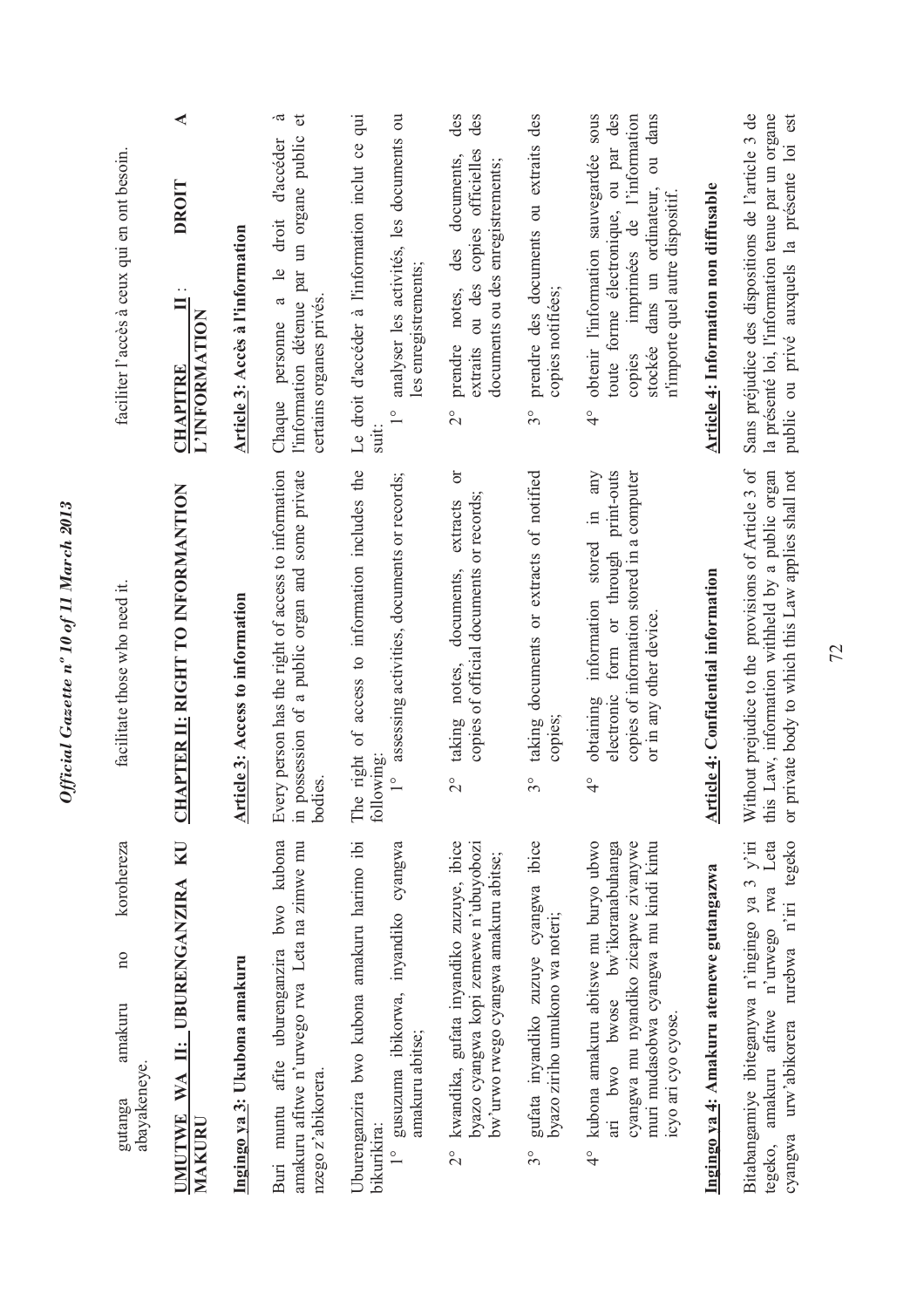| ntiyemewe gutangazwa, iyo ashobora:                                                                                                                                                                                                           | published when it may:<br>9q                                                                                                                                                                                                                                                                                                                  | applicable ne doit pas être publiée si elle peut :                                                                                                                                                                                            |
|-----------------------------------------------------------------------------------------------------------------------------------------------------------------------------------------------------------------------------------------------|-----------------------------------------------------------------------------------------------------------------------------------------------------------------------------------------------------------------------------------------------------------------------------------------------------------------------------------------------|-----------------------------------------------------------------------------------------------------------------------------------------------------------------------------------------------------------------------------------------------|
| guhungabanya umutekano w'Igihugu;<br>$\frac{1}{\sqrt{2}}$                                                                                                                                                                                     | destabilize national security;<br>$\overline{1}^{\circ}$                                                                                                                                                                                                                                                                                      | porter atteinte à la sécurité nationale;<br>$\overset{\circ}{\phantom{0}}$                                                                                                                                                                    |
| ry'amategeko<br>iyubahirizwa<br>cyangwa ubutabera;<br>kubangamira<br>$\overline{C}$                                                                                                                                                           | impede the enforcement of Law or justice;<br>$\overline{C}$                                                                                                                                                                                                                                                                                   | entraver le respect des lois ou la justice;<br>$\overset{\circ}{\sim}$                                                                                                                                                                        |
| bwite<br>buzima<br>bw'umuntu bitari mu nyungu rusange;<br>mu<br>gutera ukwivanga<br>$3^{\circ}$                                                                                                                                               | involve interference in the privacy of an<br>individual when it is not of public interest;<br>$3^{\circ}$                                                                                                                                                                                                                                     | impliquer l'ingérence dans la vie privée<br>d'une personne qui n'est pas à caractère<br>d'intérêt général;<br>$3^{\circ}$                                                                                                                     |
| kw'amabanga<br>kwemewe<br>cyangwa ubundi burenganzira<br>by'ubwenge<br>ukurindwa<br>$m\mathbf{u}$<br>n'amategeko;<br>bw'umutungo<br>kubangamira<br>y'ubucuruzi<br>$\frac{6}{4}$                                                               | violate the legitimate protection of trade<br>secrets or other intellectual property rights<br>protected by the Law;<br>$\frac{1}{4}$                                                                                                                                                                                                         | commerciaux ou de tout autre droit de<br>violer la protection légitime des secrets<br>propriété intellectuelle protégé par la loi ;<br>$\frac{1}{4}$                                                                                          |
| k'ubuyobozi bw'urwego rwa Leta cyangwa<br>mu ikurikiranwa n'ubutabera<br>igihe riteganyijwe.<br>kubangamira<br>$5^{\circ}$                                                                                                                    | $\sigma$<br>contemplated legal<br>the management<br>proceedings against<br>$\sigma$<br>actual<br>public organ<br>obstruct<br>$\overline{5}^{\circ}$                                                                                                                                                                                           | poursuites<br>l'égard de l'administration d'un organe<br>$\tilde{\sigma}$<br>envisagées<br>aux<br>$\overline{\mathrm{d}}$<br>judiciaires en cours<br>obstruction<br>public.<br>faire<br>$\mathcal{S}^{\circ}$                                 |
| Iyo amakuru yasabwe yerekeye amakuru abitswe<br>agizwe n'ibice bibiri (2), kimwe gikubiyemo<br>amakuru atemewe gutangazwa, ikindi gikubiyemo<br>ayemewe gutangazwa mu buryo buteganywa n'iri<br>tegeko, uwayasabye ahabwa ayemewe gutangazwa. | the request for information relates to record<br>containing information in two (2) parts one part<br>being not allowed to be published and the other<br>provided with information allowed to be<br>part contains information that can be published as<br>provided by this Law, the requesting person shall<br>published<br>ತಿ<br>$\mathbb{H}$ | information non diffusable, alors que le reste<br>Au cas où les informations demandées sont en<br>deux (2) parties dont une partie consiste en<br>contient l'information diffusable, la personne en<br>quête reçoit l'information diffusable. |
| Ingingo 5: Amakuru ashobora guhungabanya<br>umutekano w'igihugu                                                                                                                                                                               | destabilize<br>Article 5: Information that may<br>national security                                                                                                                                                                                                                                                                           | porter<br>pouvant<br>atteinte à la sécurité nationale<br>Information<br>$\ddot{\bm{s}}$<br><b>Article</b>                                                                                                                                     |
| Bitabangamiye ibiteganywa n'ingingo ya 4 y'iri<br>inzego<br>zibishinzwe, ashyiraho Iteka rigena amakuru yaba<br>agishije inama<br>Minisitiri<br>tegeko,                                                                                       | Without prejudice to the provisions of Article 4 of<br>this Law, the Minister, in consultation with the<br>concerned organs, shall issue an Order determining                                                                                                                                                                                 | émet un arrêté<br>Sans préjudice des dispositions l'article 4 de la<br>présente loi, le Ministre, après consultation avec<br>d'autres organes concernés,                                                                                      |

Official Gazette nº 10 of 11 March 2013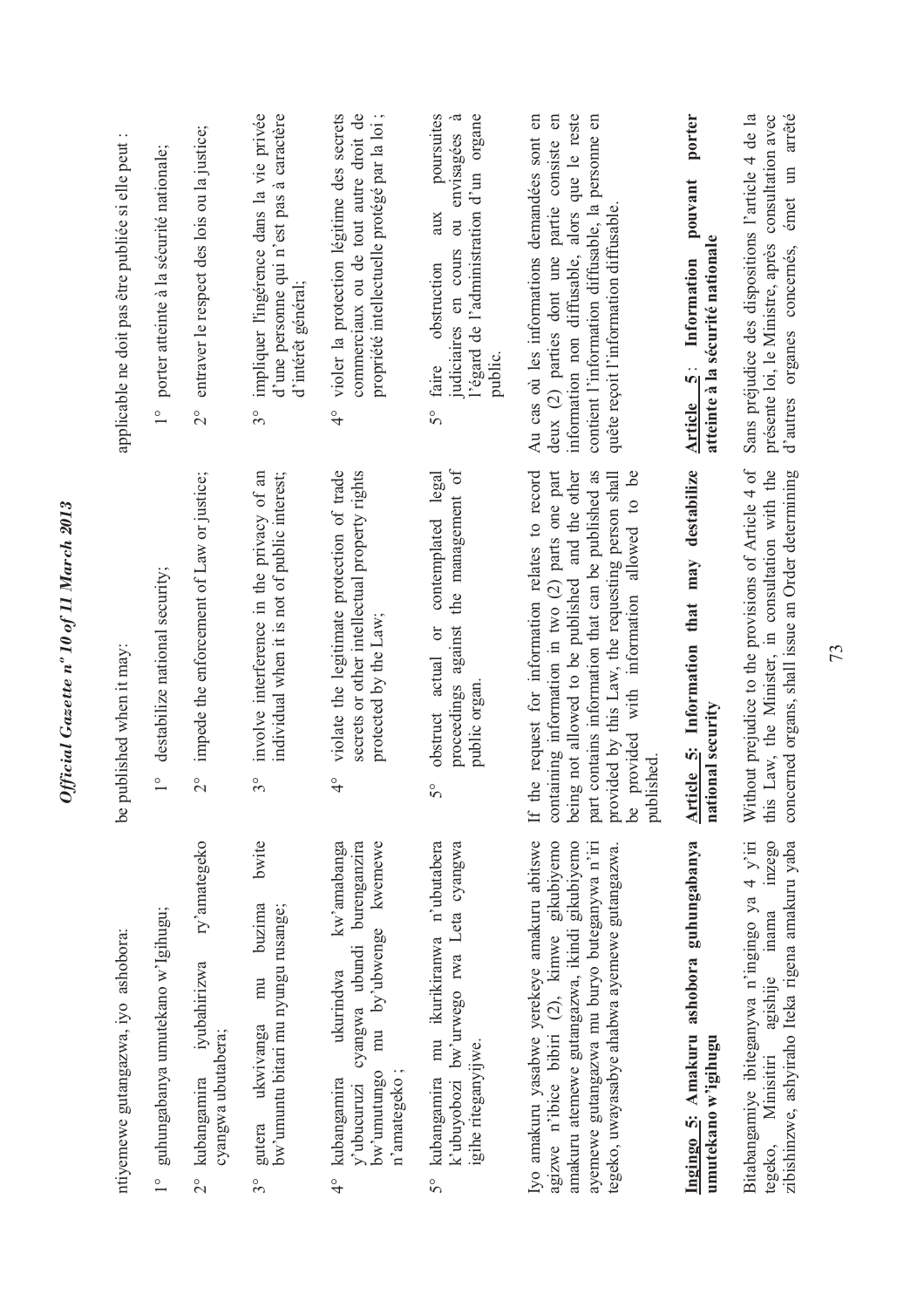| intandaro yo guhungabanya umutekano w'Igihugu.                                                                                                                                                             | national<br>destabilize<br>could<br>information<br>security<br>which                                                                                                                              | déterminant le type d'information qui peut porter<br>atteinte à la sécurité nationale.                                                                                                                                                                       |
|------------------------------------------------------------------------------------------------------------------------------------------------------------------------------------------------------------|---------------------------------------------------------------------------------------------------------------------------------------------------------------------------------------------------|--------------------------------------------------------------------------------------------------------------------------------------------------------------------------------------------------------------------------------------------------------------|
| Ingingo 6: Inyungu z'abaturage mu itangazwa<br>ry'amakuru                                                                                                                                                  | $\mathfrak{b}$<br>disclosure<br>Public interest in<br>information<br>Article 6:                                                                                                                   | $\mathbf{a}$<br>dans<br>public<br>publication de l'information<br>$\ddot{a}$<br>Intérêt<br>Article 6:                                                                                                                                                        |
| Urwego rwa Leta cyangwa urwego rw'abikorera<br>rurebwa n'iri tegeko rugomba kumenyekanisha<br>gihe inyungu z'abaturage mu<br>itangazwa ryayo zisumbya uburemere inyungu zo<br>amakuru mu<br>kutayatangaza. | A public organ or a private body to which this Law<br>applies shall disclose information where the public<br>interest in disclosure outweighs the interest of not<br>disclosing such information. | présente loi est applicable doit publier une<br>les<br>L'organe public ou l'organe privé auquel la<br>$\ddot{\vec{a}}$<br>information quand les questions d'intérêt<br>sur<br>public dans sa diffusion remportent<br>intérêts protégés par sa non diffusion. |
| Mu gihe hasuzumwa ibigize inyungu z'abaturage,<br>hagomba kwitabwaho ibi bikurikira:                                                                                                                       | In considering what constitutes the public interest,<br>particular emphasis shall be put on the following:                                                                                        | l'intérêt<br>constituant<br>public, tient compte de ce qui suit<br>éléments<br>L'examen des                                                                                                                                                                  |
| guteza imbere mu nzego za Leta n'iz'abikorera<br>gusobanurira<br>zirebwa n'iri tegeko umuco wo<br>abaturage ibyo zikora;<br>$\frac{1}{1}$                                                                  | which this Law applies the culture of<br>to promote in public and private organs to<br>informing the public about their activities;<br>$\frac{1}{1}$                                              | privés auxquels la présente loi est applicable<br>d'informer le public sur leurs<br>promouvoir au sein des organes publics et<br>la culture<br>activités;<br>$\frac{1}{1}$                                                                                   |
| guharanira ko imikoreshereze y'imari ya Leta<br>icungwa kandi igenzurwa neza;<br>$\overline{\mathcal{C}}$                                                                                                  | to ensure that the expenditure of public<br>funds is subject to effective management<br>and oversight;<br>$\overline{C}$                                                                          | sont sujettes à une gestion et un contrôle<br>s'assurer que les dépenses des fonds publics<br>efficaces;<br>$\overset{\circ}{\sim}$                                                                                                                          |
| kwimakaza ibiganiro mpaka bifite ireme;<br>$3^{\circ}$                                                                                                                                                     | to promote founded public debate;<br>$3^{\circ}$                                                                                                                                                  | promouvoir des débats publics fondés;<br>$3^{\circ}$                                                                                                                                                                                                         |
| buhoraho<br>byugarije<br>cyangwa<br>kumenyesha abaturage ku buryo<br>byose<br>umutekano<br>kandi bwuzuye ibibazo<br>bwabo,<br>ibidukikije;<br>ubuzima<br>$\frac{6}{4}$                                     | and<br>adequately informed about the existence<br>of any danger to public health or safety or<br>regularly<br>to keep the public<br>to the environment;<br>$\frac{1}{4}$                          | informer de façon permanente et suffisante le<br>qui<br>$\overline{\mathrm{d}}$<br>sécurité<br>dangers<br>guettent la santé publique, la<br>de tous les<br>public au sujet<br>l'environnement;<br>$\frac{1}{4}$                                              |
| guharanira ko urwego urwo ari rwo rwose rwa<br>Leta rufite inshingano y'ubugenzuzi ruyuzuza<br>uko bikwiye.<br>$5^{\circ}$                                                                                 | to ensure that any public authority with<br>regulatory mission properly discharges its<br>functions<br>$\mathcal{S}^{\circ}$                                                                      | s'assurer que tout organe public de régulation<br>assume correctement ses fonctions.<br>$\mathcal{S}^{\circ}$                                                                                                                                                |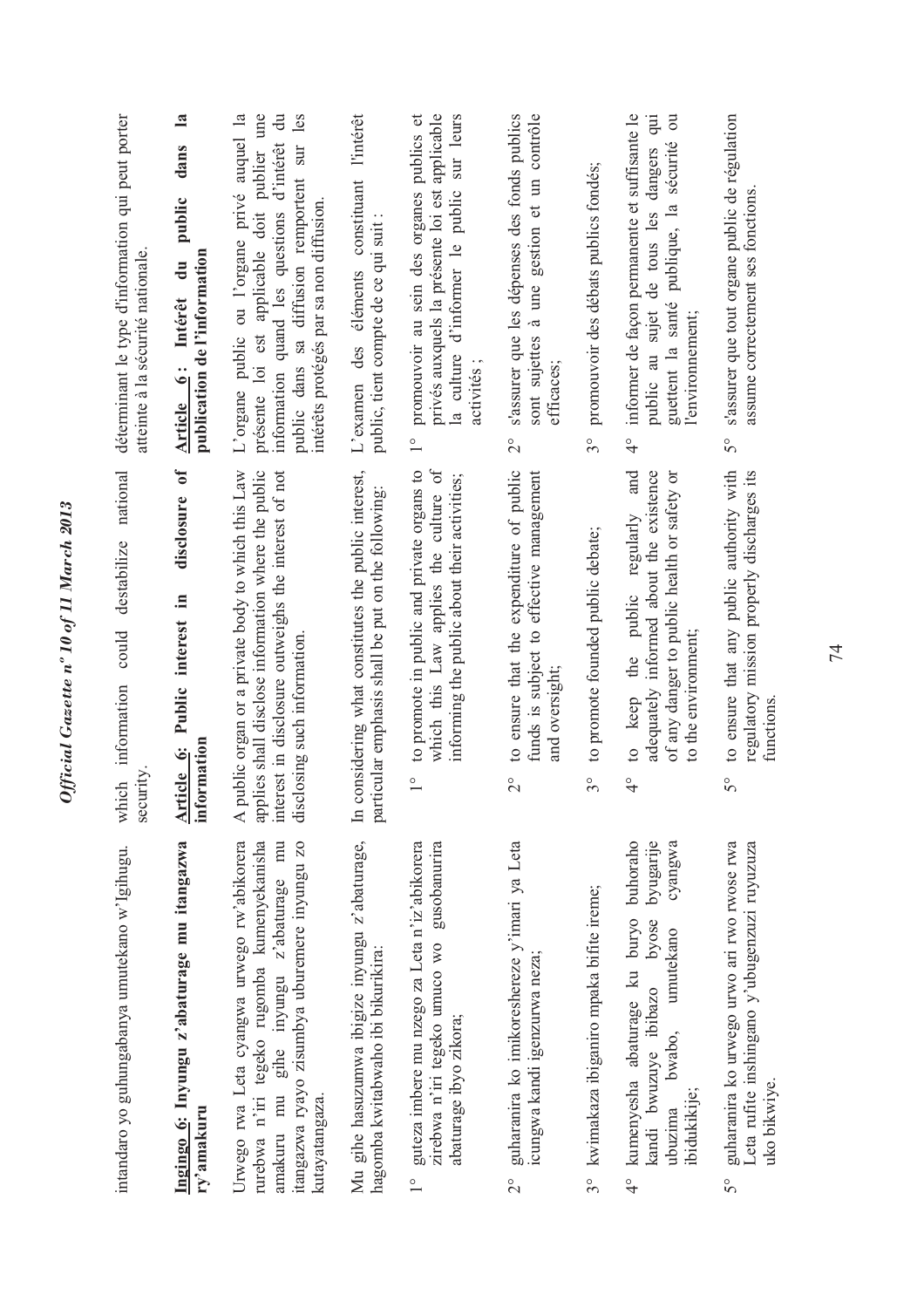| l'information<br>$\mathbf{d}\mathbf{e}$<br>Publication<br>nécessaire au public<br>$\ddot{r}$<br><b>Article</b> | l'information nécessaire au public. Un arrêté<br>loi est applicable publie, de son initiative,<br>Chaque organe public et privé auquel la présente<br>ministériel détermine en détails l'information à<br>publier.                             | ET<br><b>DEMANDE</b><br><b>OBTENTION DE L'INFORMATION</b><br>$\ddot{=}$<br><b>CHAPITRE</b> | les<br>d'Information dans<br>Article 8: Agents<br>organes publics | L'organe public nomme ou désigne un agent<br>ya en une, pour lui permettre de fournir<br>d'information pour cet organe et sa branche, s'il<br>l'information aux personnes qui la demandent en<br>vertu de la présente loi.                         | de<br>l'information, l'organe ou sa branche désigne son<br>chargé<br>l'agent<br>ප්<br>d'absence<br>remplaçant<br>cas<br>En<br>$\mathfrak{a}$ | Article 9: Demande d'information          | officielles prévues par la Constitution de la<br>République du Rwanda par voie verbale, écrite,<br>par téléphone, par internet ou par tout autre<br>moyen de communication sans porter préjudice<br>L'information est demandée par une personne ou<br>un groupe des personnes dans l'une des langues<br>aux dispositions de la présente loi |
|----------------------------------------------------------------------------------------------------------------|------------------------------------------------------------------------------------------------------------------------------------------------------------------------------------------------------------------------------------------------|--------------------------------------------------------------------------------------------|-------------------------------------------------------------------|----------------------------------------------------------------------------------------------------------------------------------------------------------------------------------------------------------------------------------------------------|----------------------------------------------------------------------------------------------------------------------------------------------|-------------------------------------------|---------------------------------------------------------------------------------------------------------------------------------------------------------------------------------------------------------------------------------------------------------------------------------------------------------------------------------------------|
| Article 7: Disclosure of vital information to the<br>public                                                    | be<br>Every public and private organ to which this Law<br>applies shall proactively disclose the vital<br>information to the public. A Ministerial Order shall<br>$\circ$<br>information<br>details the<br>$\Xi$<br>determine<br>closed<br>dis | <u>CHAPTER III</u> : REQUEST AND OBTAINING<br>INFORMATION                                  | Article 8: Information officers in public organs                  | information officer for that organ and its branch, if<br>appoint or designate an<br>there is any, to enable it to provide information to<br>persons requesting for it in accordance with this<br>public organ shall<br>Law<br>$\blacktriangleleft$ | If the officer in charge of information is absent, the<br>organ or its branch shall designate someone<br>substitute                          | <b>Article 9: Request for information</b> | provided for by the Constitution of the Republic of<br>Information shall be requested by an individual or<br>a group of persons in any of the official languages<br>Rwanda verbally, in writing, by telephone, internet<br>any other means of communication without<br>prejudice to the provisions of this Law.<br>$\overline{C}$           |
| ya<br>ry'amakuru<br>ngombwa akenewe na rubanda<br>Itangaza<br>$ya$ 7:<br>Ingingo                               | tegeko rutangaza amakuru ya ngombwa akenewe<br>Buri rwego rwa Leta n'urw'abikorera rurebwa n'iri<br>na rubanda rutagombye kuyasabwa. Iteka rya<br>Minisitiri rigena mu buryo burambuye amakuru<br>agomba gutangazwa.                           | UMUTWE WA III: GUSABA AMAKURU NO<br><b>KUYABONA</b>                                        | Ingingo ya 8: Abashinzwe amakuru mu nzego<br>za Leta              | Urwego rwa Leta rushyiraho cyangwa rukagena<br>umukozi ushinzwe amakuru kuri urwo rwego no ku<br>ishami ryarwo, iyo rihari, kugira ngo rushobore<br>kugeza amakuru ku bantu bayasaba hakurikijwe iri<br>tegeko.                                    | Iyo umukozi ushinzwe gutanga amakuru adahari,<br>biteganya<br>ishami ryarwo<br>cyangwa<br>umusimbura<br>urwego                               | Ingingo ya 9: Isabwa ry'amakuru           | y'u Rwanda hakoreshejwe imvugo, inyandiko,<br>telefoni, ikoranabuhanga cyangwa ubundi buryo<br>Amakuru asabwa n'umuntu ku giti cye cyangwa<br>ndimi zemewe n'Itegeko Nshinga rya Repubulika<br>bw'itumanaho bitabangamiye ibiteganywa n'iri<br>itsinda ry'abantu mu rurimi urwo ari rwo rwose mu<br>tegeko                                  |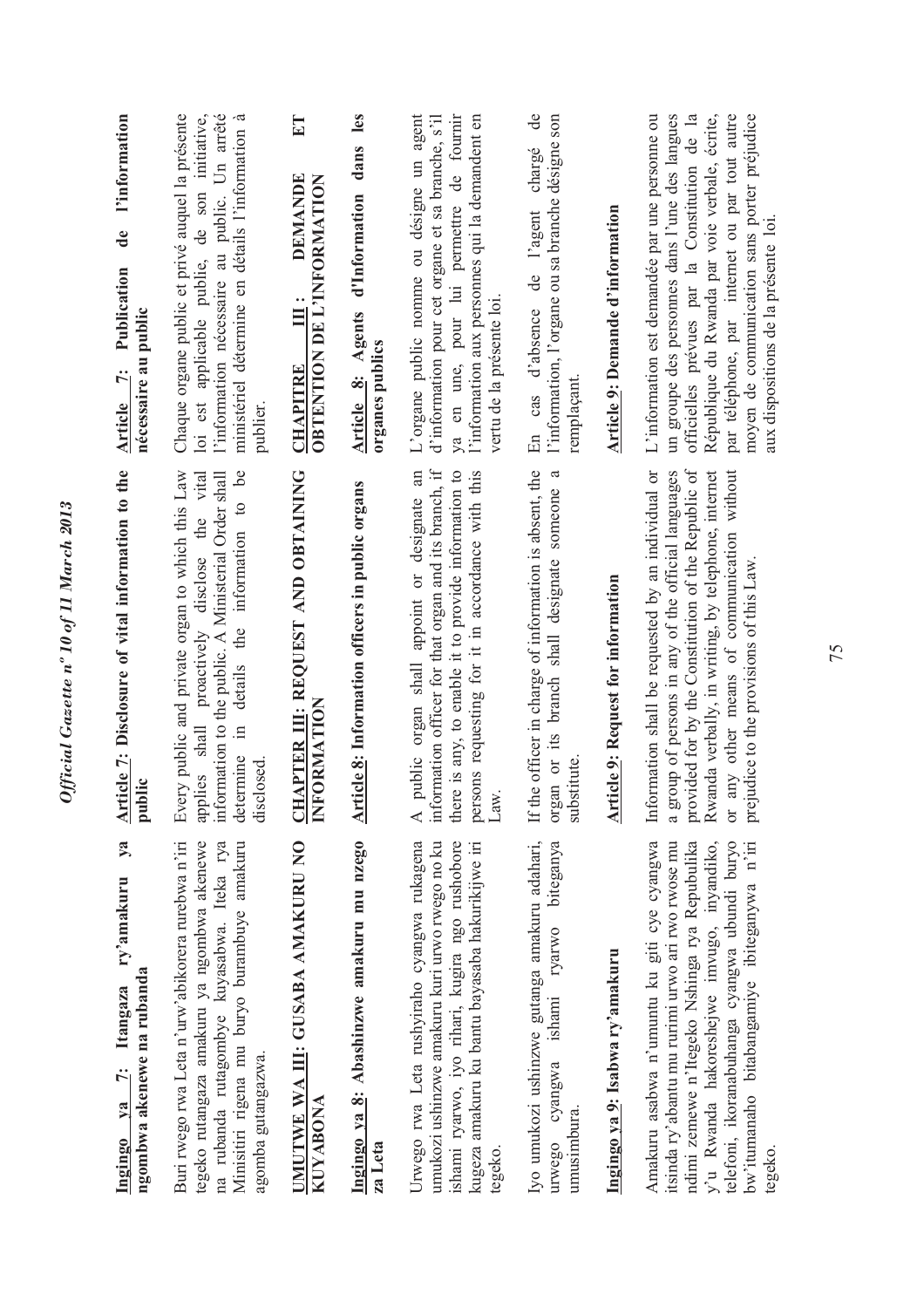| moyen il veut obtenir l'information. Toutefois<br>l'information demandée dépasse la capacité de<br>lorsque le moyen souhaité pour obtenir<br>l'organe domant l'information, le demandeur en<br>Le demandeur d'information détermine par quel<br>supporte le coût.<br>shall        | Article 10: Frais requis pour la fourniture de<br>l'information<br>provide | La fourniture de l'information est une obligation<br>effectuée à titre gratuit.<br>obligation | ou d'envoie de l'information peuvent être exigés<br>fournir l'information, les frais de tirage de copies<br>Cependant, compte tenu du moyen utilisé pour<br>au demandeur.<br>the | Un arrêté ministériel détermine la procédure y<br>relative.            | demande<br>$\mathbf{d}\mathbf{e}$<br>Examen<br>$\ddot{=}$<br>d'information<br><b>Article</b><br>for | pas acceptée, des explications basées sur les<br>est<br>adressée prend la décision conformément aux<br>priorités. lorsque la demande d'information n'est<br>L'agent d'information à qui la demande<br>dispositions légales sont fournies.     | Un arrêté ministériel détermine le temps requis<br>pour donner l'information ou pour fournir les<br>explications de ne pas la donner.                      |
|-----------------------------------------------------------------------------------------------------------------------------------------------------------------------------------------------------------------------------------------------------------------------------------|----------------------------------------------------------------------------|-----------------------------------------------------------------------------------------------|----------------------------------------------------------------------------------------------------------------------------------------------------------------------------------|------------------------------------------------------------------------|-----------------------------------------------------------------------------------------------------|-----------------------------------------------------------------------------------------------------------------------------------------------------------------------------------------------------------------------------------------------|------------------------------------------------------------------------------------------------------------------------------------------------------------|
| determine the means in which he/she wants to<br>for obtaining the information requested exceeds the<br>obtain information. However, if the means chosen<br>capacity of the requested organ, the applicant shall<br>for information<br>applying<br>person<br>bear the cost.<br>The | $\mathbf{c}$<br>required<br>Fees<br>Article 10:<br>information             | an<br>of information is<br>The provision<br>without fee.                                      | However, depending on the means for providing<br>information, charges for making copies or<br>sending information may be charged to<br>applicant<br>the                          | Ministerial Order shall determine the procedure<br>thereof.<br>$\prec$ | application<br>an<br>Examining<br>Article 11:<br>ormation<br>İnf                                    | The information officer, to whom the information<br>requested, shall take decision according to<br>priorities. When the request of information is not<br>accepted, explanations based on the Law shall be<br>provided<br>$\tilde{\mathbf{S}}$ | Ministerial Order shall determine the time limit<br>the provision of information or explanations of<br>not providing it.<br>for<br>$\overline{\mathbf{A}}$ |
| Usaba amakuru ni we ugaragaza uburyo yifuza<br>rusabwa kuyatanga, usaba amakuru yishyura<br>kuyahabwamo birenze ubushobozi bw'urwego<br>iyo uburyo yifuza<br>ikiguzi kijyanye n'uburyo ayifuzamo.<br>Ariko<br>kuyahabwamo.                                                        | Ingingo ya 10: Amafaranga asabwa mu itangwa<br>ry'amakuru                  | Gutanga amakuru ni inshingano itagomba ikiguzi.                                               | gutangwamo, ikiguzi cya kopi cyangwa icyo<br>kwishyuzwa<br>Icyakora bitewe n'uburyo amakuru agomba<br>gishobora<br>amakuru<br>uwayasabye.<br>kohereza                            | Iteka rya Minisitiri rigena uburyo bikorwamo.                          | Ingingo ya 11: Gusuzuma isabwa ry'amakuru                                                           | Umukozi ushinzwe amakuru iyo ayasabwe, afata<br>ntiryemerwe. Iyo isabwa ry'amakuru ritemewe,<br>icyemezo akurikije ubwihutirwe bwayo. Isabwa<br>cyangwa<br>hatangwa ibisobanuro bishingiye ku mategeko.<br>ry'amakuru rishobora kwemerwa      | Iteka rya Minisitiri rigena igihe ntarengwa cyo<br>gutanga amakuru cyangwa gutanga ibisobanuro<br>byo kutayatanga.                                         |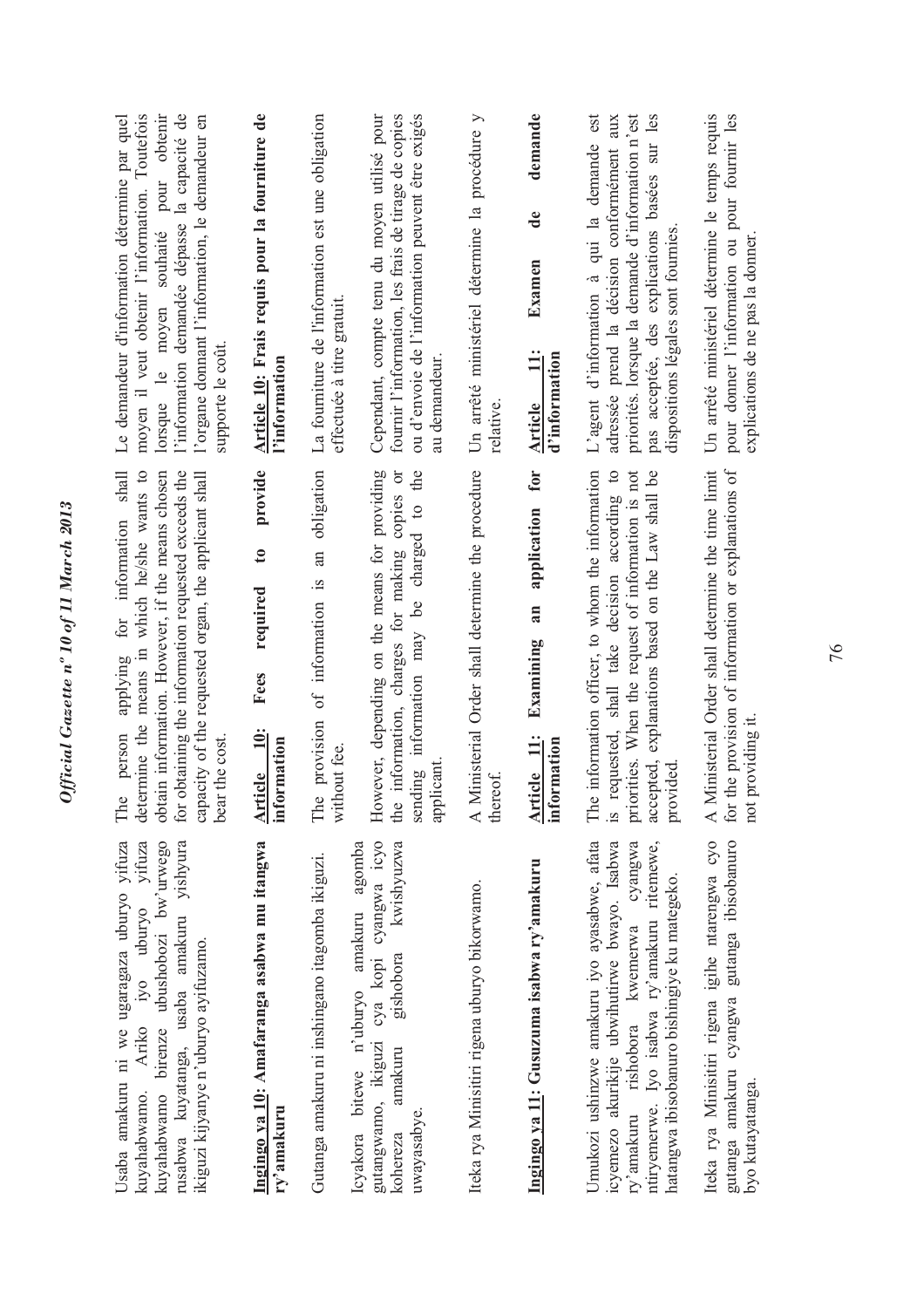| bwite<br>amakuru<br>Ingingo ya 12: Gukosora<br>$y^2$ umuntu                                                                                                                                                                                                      | <b>Article 12: Correction of personal information</b>                                                                                                                                                                                                                                        | l'information<br>de<br>Correction<br>Article 12:<br>personnelle                                                                                                                                                                                                      |
|------------------------------------------------------------------------------------------------------------------------------------------------------------------------------------------------------------------------------------------------------------------|----------------------------------------------------------------------------------------------------------------------------------------------------------------------------------------------------------------------------------------------------------------------------------------------|----------------------------------------------------------------------------------------------------------------------------------------------------------------------------------------------------------------------------------------------------------------------|
| Bisabwe na nyir'ubwite cyangwa umuhagarariye<br>Leta cyangwa urw'abikorera, rukoresheje amikoro<br>yarwo rukosora amakuru amwerekeye ayo ari yo<br>yose rufite mu gihe arimo amakosa, atuzuye<br>mu buryo bwemewe n'amategeko, urwego rwa<br>cyangwa adakwiriye. | ð<br>$\sigma$<br>personal information held by it relating to the<br>$\sigma$<br>private body shall, at its own expense, correct any<br>person<br>his/her authorized representative, a public<br>applicant which is inaccurate, incomplete<br>Upon the request by the concerned<br>irrelevant | Sur demande de la personne concernée ou son<br>détient lorsqu'elle est incorrecte, incomplète ou<br>représentant légal, un organe public ou privé, à<br>ses propres frais, corrige toute information<br>personnelle concernant le demandeur qu'il<br>non pertinente. |
| Usaba ikosora abikora mu nyandiko igenewe<br>cyangwa<br>Leta<br>urw'abikorera rubitse ayo makuru.<br>umuyobozi w'Urwego rwa                                                                                                                                      | person requesting for the correction of the<br>information shall write to the head of the public or<br>private organ that has the information.<br>$\prec$                                                                                                                                    | correction<br>d'information le fait par lettre au responsable de<br>l'organe public ou privé détenant l'information.<br>demande la<br>$q\ddot{u}$<br>personne<br>$\mathbb{E}$                                                                                        |
| Icyakora mu gihe byihutirwa, usaba ikosora<br>ashobora kubikora mu mvugo.                                                                                                                                                                                        | person<br>requesting for correction may do so verbally.<br>$\mathfrak{a}$<br>However, in case of emergency,                                                                                                                                                                                  | Toutefois, en cas d'urgence, le demandeur de la<br>correction peut le faire verbalement.                                                                                                                                                                             |
| UMUTWE WA IV: IYUBAHIRIZWA RY'IRI<br>TEGEKO KU NZEGO Z'ABIKORERA                                                                                                                                                                                                 | APTER IV: COMPLIANCE WITH THIS<br>W BY PRIVATE ORGANS<br>F<br>$\Delta$                                                                                                                                                                                                                       | $\mathbf{L}\mathbf{A}$<br><b>ORGANES</b><br>DE<br><b>RESPECT</b><br>PAR LES<br>$\ddot{N}$ :<br>LOI<br><b>CHAPITRE</b><br><b>PRESENTE</b><br>PRIVES                                                                                                                   |
| Ingingo ya 13: Inzego z'abikorera zirebwa n'iri<br>tegeko                                                                                                                                                                                                        | Article 13: Private organs to which this Law<br>applies                                                                                                                                                                                                                                      | $\mathbf{a}$<br>auxquels<br>Organes privés<br>présente loi est applicable<br>Article 13:                                                                                                                                                                             |
| Inzego z'abikorera zirebwa n'iri tegeko ni izikora<br>rusange,<br>uburenganzira n'ubwisanzure bwa muntu.<br>imirimo ifitanye isano n'inyungu                                                                                                                     | Private organs to which this Law applies are those<br>whose activities are in connection with public<br>interest, human rights and freedoms.                                                                                                                                                 | applicable sont ceux dont les activités sont en<br>$\sigma$<br>Les organes privés auxquels la présente loi est<br>droits<br>rapport avec l'intérêt général, les<br>libertés de la personne.                                                                          |
| Iteka rya Minisitiri rigena inzego z'abikorera<br>zirebwa n'iri tegeko.                                                                                                                                                                                          | A Ministerial Order shall determine private organs<br>which this Law applies<br>$\overline{a}$                                                                                                                                                                                               | Un arrêté ministériel détermine les organes<br>privés auxquels la présente loi est applicable.                                                                                                                                                                       |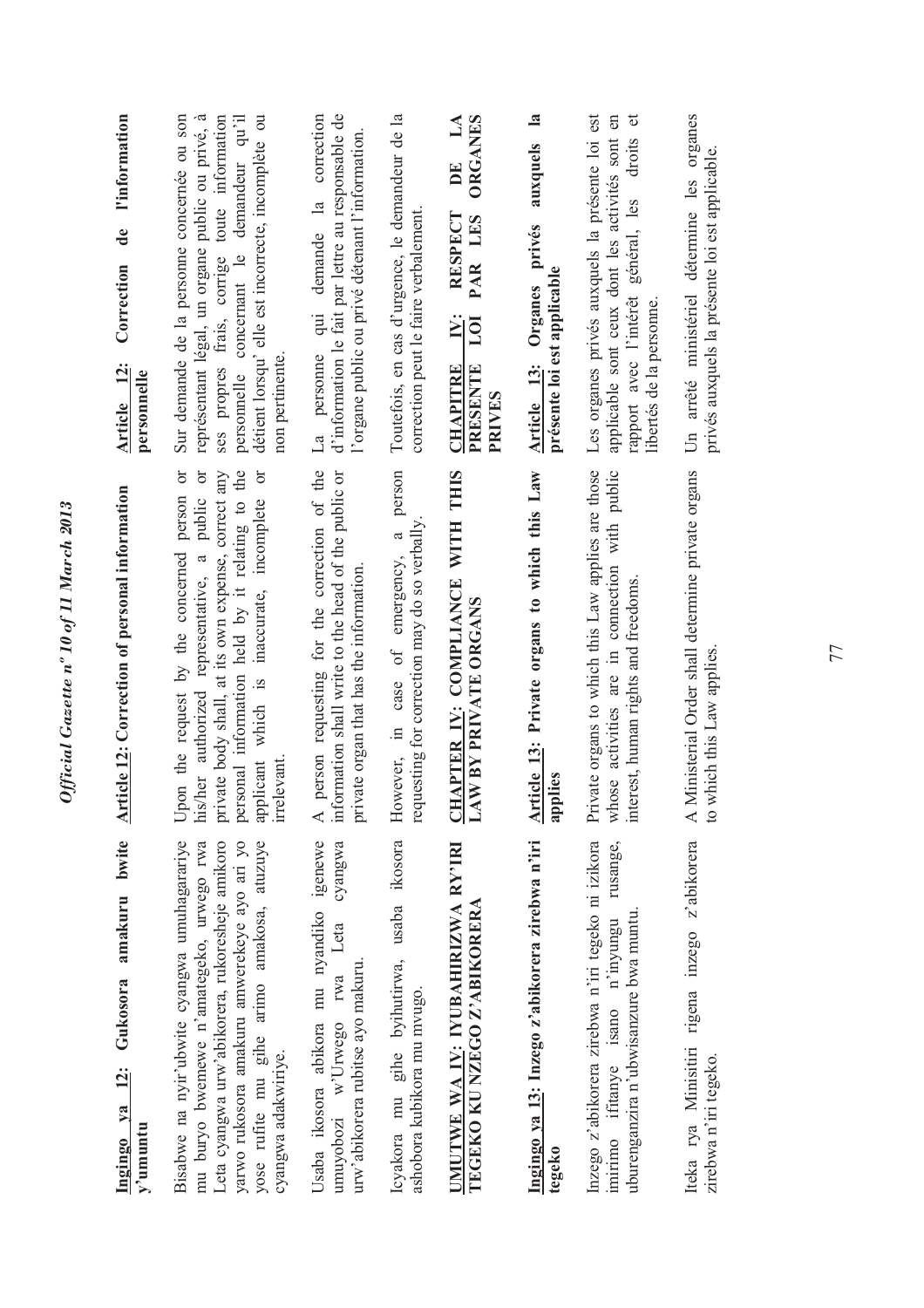| Ingingo ya 14: Kubona amakuru mu rwego<br>rw'abikorera rutarebwa n'iri tegeko                                                                                                                                                                                                                        | private<br>Article 14: Access to information in a<br>organ to which this Law does not apply                                                                                                                                          | $\mathbf{m}$<br>$n$ e<br>Article 14: Accès à l'information dans<br>loi<br>présente<br>$\mathbf{a}$<br>auquel<br>organe privé<br>s'applique pas                                                                                                                  |
|------------------------------------------------------------------------------------------------------------------------------------------------------------------------------------------------------------------------------------------------------------------------------------------------------|--------------------------------------------------------------------------------------------------------------------------------------------------------------------------------------------------------------------------------------|-----------------------------------------------------------------------------------------------------------------------------------------------------------------------------------------------------------------------------------------------------------------|
| gusaba urukiko rubifitiye ububasha ko<br>amakuru amwe n'amwe<br>hashingiwe ko ayo makuru akenewe kugira ngo<br>Umuntu uwo ari we wese ubifitemo inyungu<br>urwego rw'abikorera rutarebwa n'iri<br>ubuzima cyangwa ubwisanzure bwa<br>gutanga<br>ashobora<br>arengere<br>rutegeka<br>tegeko<br>muntu. | required in the interest to preserve the life or liberty<br>Any interested person may request a competent<br>court to order that a private organ to which this<br>Law does not apply provides some information<br>of persons.        | Toute personne intéressée peut demander à la<br>juridiction compétente d'ordonner qu'un organe<br>privé auquel la présente loi ne s'applique pas<br>fournisse quelques informations nécessaires à la<br>sauvegarde de la vie ou de la liberté des<br>personnes. |
| Ingingo ya 15: Abakozi bashinzwe amakuru mu<br>nzego z'abikorera                                                                                                                                                                                                                                     | private<br>.≦<br>officers<br>Information<br>Article 15:<br>organs                                                                                                                                                                    | des<br>dans<br>Article 15: Agents d'information<br>organes privés                                                                                                                                                                                               |
| rukagena umukozi ushinzwe amakuru kuri urwo<br>cyangwa<br>rwego no ku ishami ryarwo, iyo rihari, kugira ngo<br>rushobore kugeza amakuru ku bantu bayasaba<br>rushyiraho<br>rw'abikorera<br>hakurikijwe iri tegeko.<br>Urwego                                                                         | information officer for that organ and its branch, if<br>there is any, to enable it to provide information to<br>private organ shall appoint or designate an<br>persons requesting for it in accordance with this<br>Law.<br>$\prec$ | L'organe privé nomme ou désigne un agent<br>d'information pour cet organe et sa branche, s'il<br>de fournir<br>en font la<br>y en a une, pour lui permettre<br>l'information aux personnes qui<br>demande en vertu de la présente loi.                          |
| Iyo umukozi ushinzwe gutanga amakuru adahari,<br>ishami ryarwo biteganya<br>Urwego cyangwa<br>umusimbura.                                                                                                                                                                                            | If the officer in charge of information is absent, the<br>organ or its branch shall designate a substitute.                                                                                                                          | $\mathbf{e}$<br>l'information, l'organe ou sa branche désigne son<br>chargé<br>de l'agent<br>En cas d'absence<br>remplaçant.                                                                                                                                    |
| UMUTWE WA V: INGINGO ZINYURANYE<br>N'IZISOZA                                                                                                                                                                                                                                                         | <b>AND</b><br>CHAPTER V: MISCELLANEOUS<br>FINAL PROVISIONS                                                                                                                                                                           | CHAPITRE V: DISPOSITIONS DIVERSES<br>ET FINALES                                                                                                                                                                                                                 |
| Ingingo ya 16: Kurengera uwatangaje amakuru                                                                                                                                                                                                                                                          | Article 16: Protection of a person who disclosed<br>information                                                                                                                                                                      | a<br>Article 16: Protection de la personne qui<br>fourni l'information                                                                                                                                                                                          |
| Bitabangamiye ibiteganyijwe mu ngingo ya 4 y'iri<br>tegeko, nta muntu uhanwa hashingiwe ko yatanze<br>ababishinzwe<br>batabikoze mu gihe giteganywa n'amategeko, iyo<br>amakuru yabonye mu gihe                                                                                                      | Without prejudice to the provisions of Article 4 of<br>this Law, no person shall be punished as a result of<br>having made a disclosure of information obtained<br>when people who were supposed to disclose failed                  | Sans préjudice des dispositions de l'article 4 de<br>publication des informations obtenues alors que<br>la présente loi, nul n'est puni en raison de la<br>les personnes qui étaient disposées à les donner                                                     |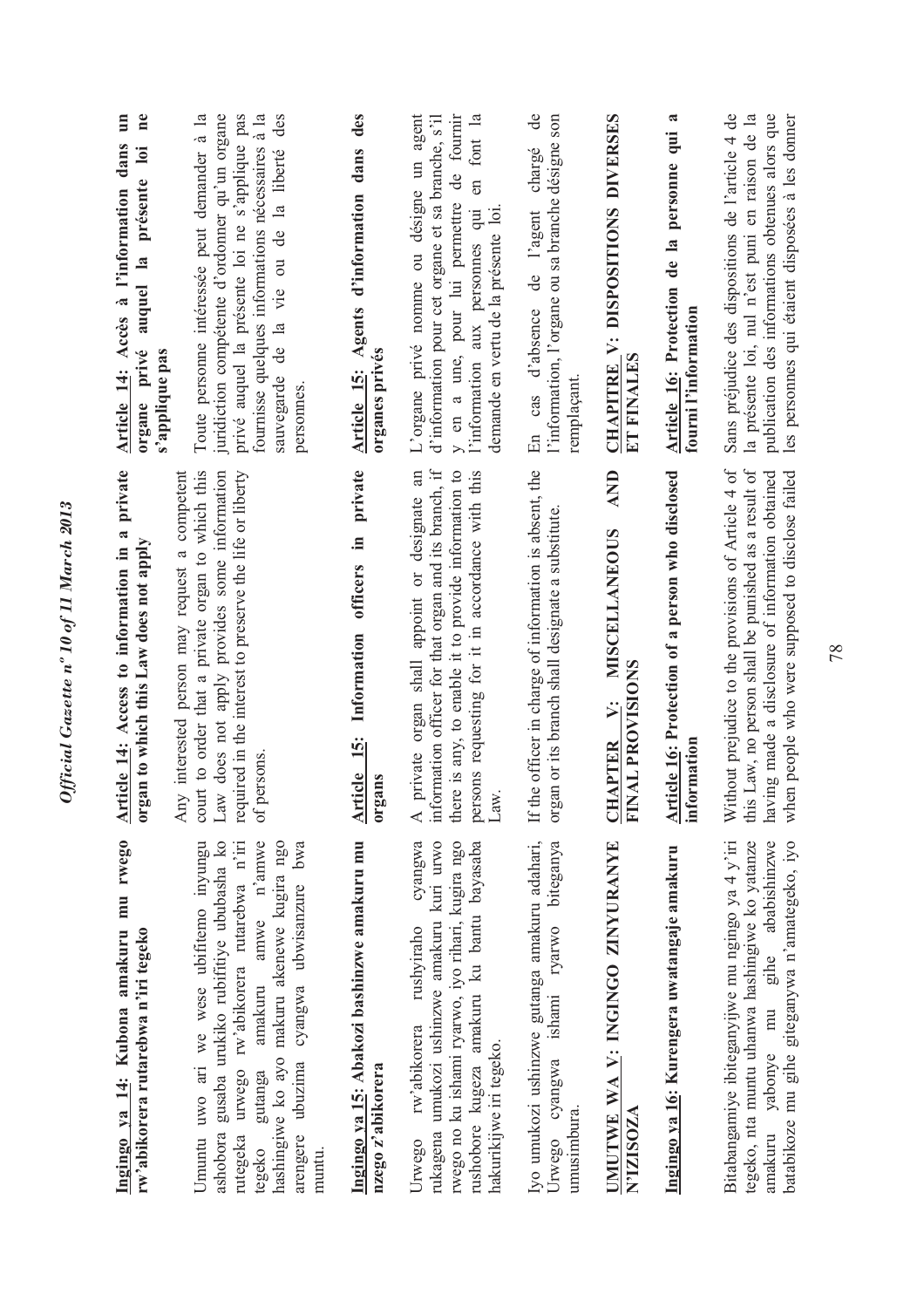| Ingingo ya 17: Ishyirwa mu bikorwa ry'iri<br>rukurikirana<br>by'umwihariko ibijyanye n'iyubahirizwa ry'iri<br>uwo muntu afite gihamya y'uko ayo makuru ari<br>gutangaza ayo makuru biri mu<br>rw'Umuvunyi<br>ukuri kandi ko<br>nyungu rusange.<br>Urwego | The Office of the Ombudsman shall particularly<br>do so within the time limits provided for by the<br>that the information is accurate and if its disclosure<br>Law, if the person believes on reasonable grounds<br>Article 17: Enforcement of this Law<br>monitor the enforcement of this Law.<br>in the public interest.<br>$\overline{18}$ .<br>$\overline{c}$ | Article 17: Mise en application de la présente<br>assure<br>me l'ont pas fait dans les délais prescrits par la loi<br>si la personne croît que l'information donnée est<br>$\epsilon$<br>correcte et que sa révélation est d'intérêt public.<br>mise<br>$\overline{a}$<br>l'Ombudsman<br>g<br>suivi<br>$\frac{1}{2}$<br>particulièrement<br>$\mathbf{d}\mathbf{e}$<br>L'Office<br>$\overline{\mathbf{a}}$ |
|----------------------------------------------------------------------------------------------------------------------------------------------------------------------------------------------------------------------------------------------------------|--------------------------------------------------------------------------------------------------------------------------------------------------------------------------------------------------------------------------------------------------------------------------------------------------------------------------------------------------------------------|-----------------------------------------------------------------------------------------------------------------------------------------------------------------------------------------------------------------------------------------------------------------------------------------------------------------------------------------------------------------------------------------------------------|
| Itegurwa, isuzumwa n'itorwa<br>rurimi<br>Iri tegeko ryateguwe mu rurimi rw'Icyongereza,<br>mu<br>ritorwa<br>kandi<br>Ingingo ya 18:<br>rw'Ikinyarwanda.                                                                                                  | Article 18: Drafting, consideration and adoption<br>This Law was drafted in English, considered and<br>adopted in Kinyarwanda.<br>of this Law                                                                                                                                                                                                                      | Article 18: Initiation, examen et adoption de<br>La présente loi a été initiée en Anglais, examinée<br>application de la présente loi.<br>et adoptée en Kinyarwanda.<br>la présente loi                                                                                                                                                                                                                   |
| ry'ingingo<br>z'amategeko zinyuranyije n'iri tegeko<br>Ivanwaho<br><b>19:</b>                                                                                                                                                                            | <b>Article 19: Repealing provision</b>                                                                                                                                                                                                                                                                                                                             | <b>Article 19: Disposition abrogatoire</b>                                                                                                                                                                                                                                                                                                                                                                |
| Ingingo zose z'amategeko abanziriza iri kandi<br>zinyuranyije na ryo zivanweho.                                                                                                                                                                          | All prior legal provisions contrary to this Law are<br>hereby repealed                                                                                                                                                                                                                                                                                             | antérieures<br>contraires à la présente loi sont abrogées.<br>légales<br>dispositions<br>Toutes les                                                                                                                                                                                                                                                                                                       |
| ritangira<br>itegeko<br>Igihe<br><b>20:</b>                                                                                                                                                                                                              | <b>Article 20: Commencement</b>                                                                                                                                                                                                                                                                                                                                    | Article 20: Entrée en vigueur                                                                                                                                                                                                                                                                                                                                                                             |
| gukurikizwa ku munsi<br>ritangarijweho mu Igazeti ya Leta ya Repubulika<br>Iri tegeko ritangira                                                                                                                                                          | This Law shall come into force on the date of its<br>publication in the Official Gazette of the Republic<br>of Rwanda                                                                                                                                                                                                                                              | La présente loi entre en vigueur le jour de sa<br>publication au Journal Officiel de la République<br>du Rwanda                                                                                                                                                                                                                                                                                           |
| Kigali, ku wa 08/02/2013                                                                                                                                                                                                                                 | Kigali, on 08/02/2013                                                                                                                                                                                                                                                                                                                                              | Kigali, le 08/02/2013                                                                                                                                                                                                                                                                                                                                                                                     |